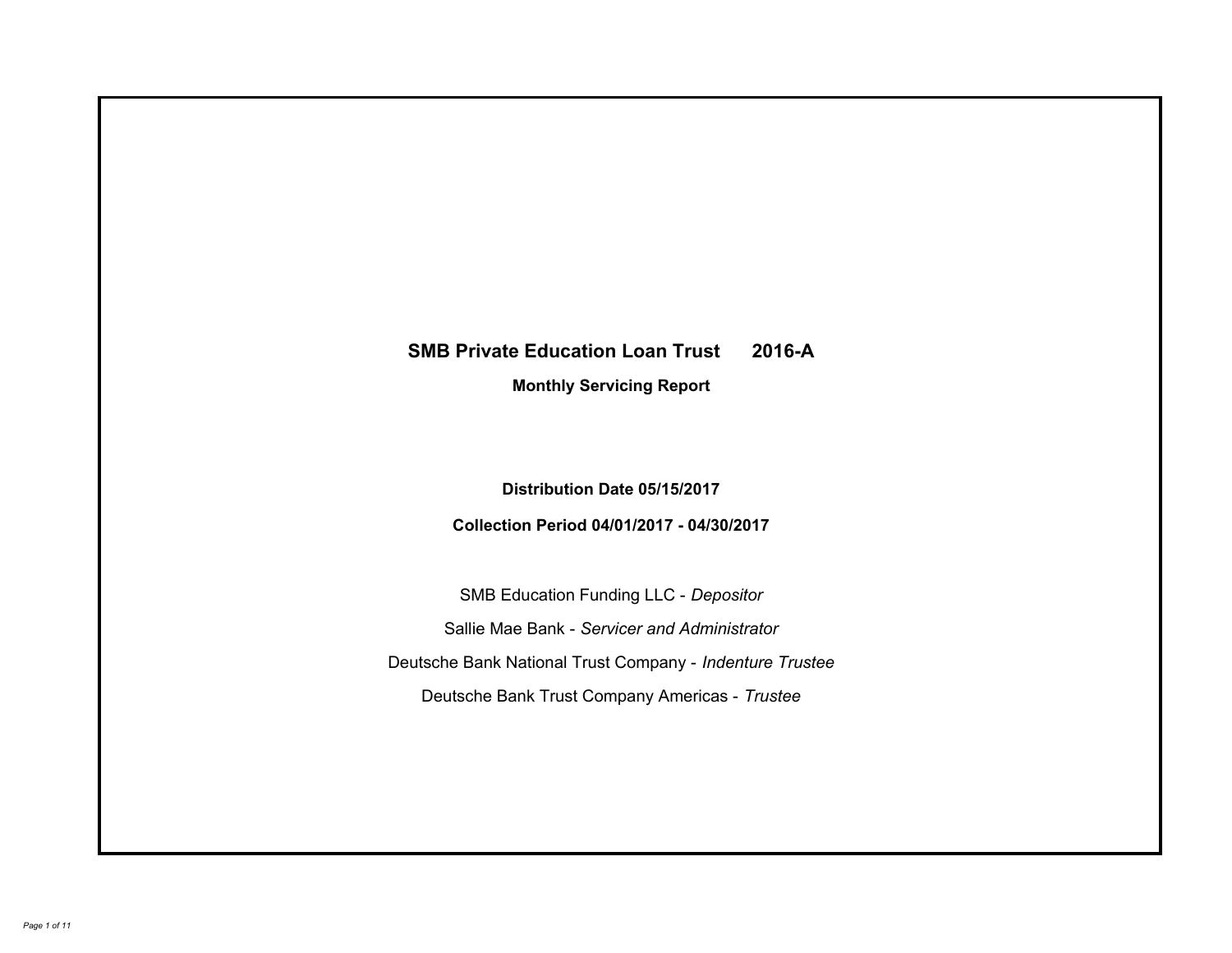| A            | <b>Student Loan Portfolio Characteristics</b>   |                                              | Settlement Date<br>05/26/2016 | 03/31/2017            | 04/30/2017            |
|--------------|-------------------------------------------------|----------------------------------------------|-------------------------------|-----------------------|-----------------------|
|              | <b>Principal Balance</b>                        |                                              | \$585,861,635.84              | \$547,441,019.09      | \$541,305,348.09      |
|              | Interest to be Capitalized Balance              |                                              | 32,367,510.93                 | 33,515,442.12         | 34,533,535.03         |
|              | Pool Balance                                    |                                              | \$618,229,146.77              | \$580,956,461.21      | \$575,838,883.12      |
|              | Weighted Average Coupon (WAC)                   |                                              |                               |                       |                       |
|              |                                                 | WAC1 (Contractual Interest Rate on the Loan) | 8.26%                         | 8.65%                 | 8.64%                 |
|              |                                                 | WAC2 (Average of Applicable Interest Rate)   | 8.23%                         | 8.61%                 | 8.60%                 |
|              | WAC3 (Average of Actual Interest Rate)          |                                              | 8.16%                         | 8.53%                 | 8.52%                 |
|              | Weighted Average Remaining Term                 |                                              | 134.18                        | 129.41                | 128.93                |
|              | Number of Loans                                 |                                              | 53,959                        | 50,592                | 50,089                |
|              | Number of Borrowers<br>Pool Factor              |                                              | 52,283                        | 48,657<br>0.939710566 | 48,183<br>0.931432764 |
|              | Since Issued Total Constant Prepayment Rate (1) |                                              |                               | 6.85%                 | 7.02%                 |
|              |                                                 |                                              |                               |                       |                       |
| $\sf B$      | <b>Debt Securities</b>                          | <b>Cusip/Isin</b>                            | 04/17/2017                    |                       | 05/15/2017            |
|              | A1                                              | 78449FAA9                                    | \$79,157,691.20               |                       | \$72,433,013.64       |
|              | A <sub>2</sub> A                                | 78449FAB7                                    | \$218,000,000.00              |                       | \$218,000,000.00      |
|              | A2B                                             | 78449FAC5                                    | \$134,000,000.00              |                       | \$134,000,000.00      |
|              | В                                               | 78449FAD3                                    | \$50,000,000.00               |                       | \$50,000,000.00       |
|              |                                                 |                                              |                               |                       |                       |
| $\mathsf{C}$ | <b>Certificates</b>                             | <b>Cusip/Isin</b>                            | 04/17/2017                    |                       | 05/15/2017            |
|              | Residual                                        | 78449F101                                    | \$100,000.00                  |                       | \$100,000.00          |
|              |                                                 |                                              |                               |                       |                       |
| D            | <b>Account Balances</b>                         |                                              | 04/17/2017                    |                       | 05/15/2017            |
|              | Reserve Account Balance                         |                                              | \$1,557,854.00                |                       | \$1,557,854.00        |
|              |                                                 |                                              |                               |                       |                       |
| E            | <b>Asset / Liability</b>                        |                                              | 04/17/2017                    |                       | 05/15/2017            |
|              | Overcollateralization Percentage                |                                              | 17.18%                        |                       | 17.61%                |
|              | Specified Overcollateralization Amount          |                                              | \$174,286,938.36              |                       | \$172,751,664.94      |
|              | Actual Overcollateralization Amount             |                                              | \$99,798,770.01               |                       | \$101,405,869.48      |

(1) For additional information, see 'Since Issued CPR Methodology' found on page 11 of this report.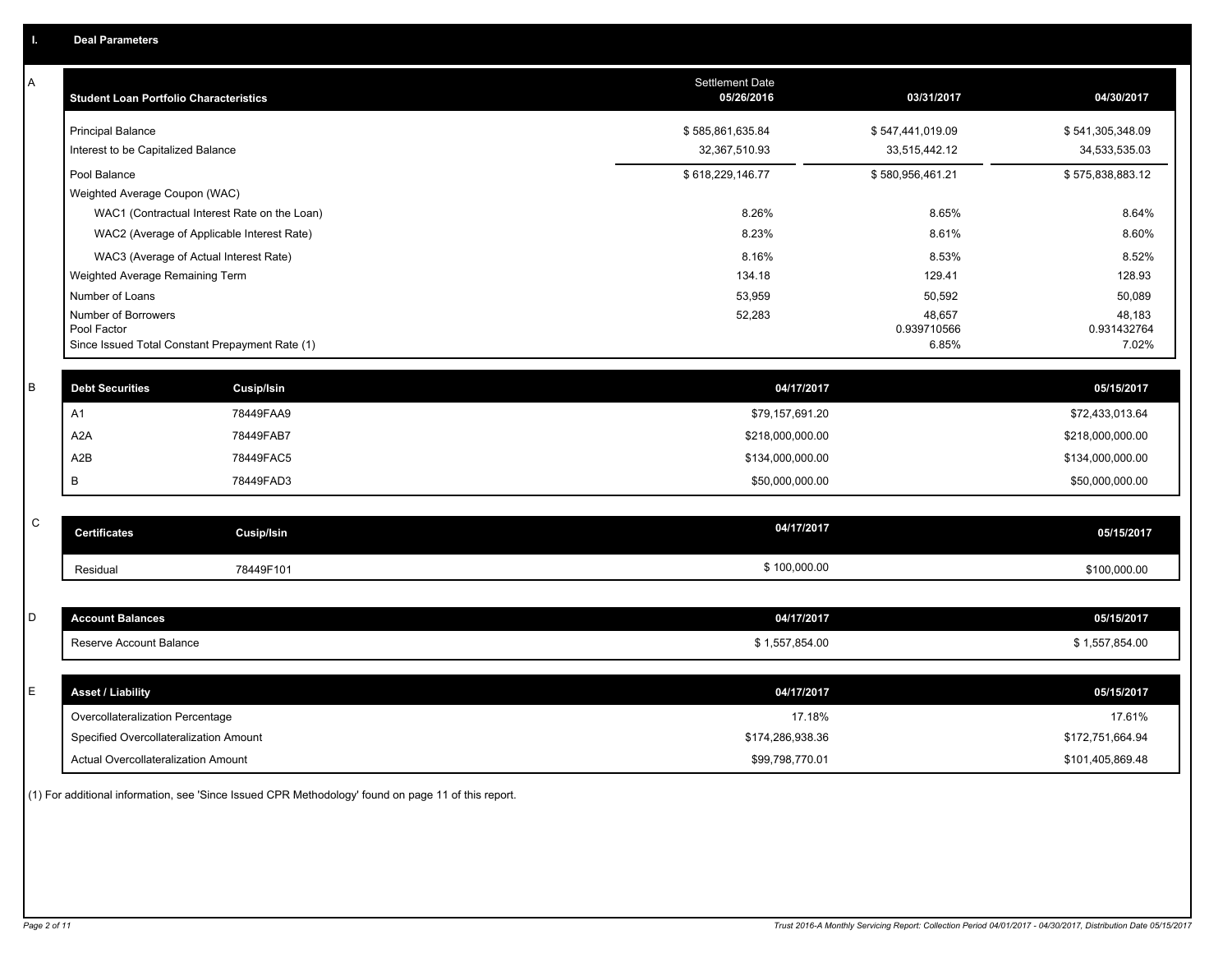### **II. 2016-A Trust Activity 04/01/2017 through 04/30/2017**

| Α  | <b>Student Loan Principal Receipts</b>                           |                |
|----|------------------------------------------------------------------|----------------|
|    | <b>Borrower Principal</b>                                        | 5,936,549.13   |
|    | <b>Consolidation Activity Principal</b>                          | 0.00           |
|    | Seller Principal Reimbursement                                   | 0.00           |
|    | Servicer Principal Reimbursement                                 | 0.00           |
|    | Delinquent Principal Purchases by Servicer                       | 0.00           |
|    | <b>Other Principal Deposits</b>                                  | 143.39         |
|    | <b>Total Principal Receipts</b>                                  | \$5,936,692.52 |
| B  | <b>Student Loan Interest Receipts</b>                            |                |
|    | <b>Borrower Interest</b>                                         | 2,118,074.18   |
|    | <b>Consolidation Activity Interest</b>                           | 0.00           |
|    | Seller Interest Reimbursement                                    | 0.00           |
|    | Servicer Interest Reimbursement                                  | 0.00           |
|    | Delinquent Interest Purchases by Servicer                        | 0.00           |
|    | <b>Other Interest Deposits</b>                                   | 0.23           |
|    | <b>Total Interest Receipts</b>                                   | \$2,118,074.41 |
| C  | <b>Recoveries on Realized Losses</b>                             | \$28,799.40    |
| D  | <b>Investment Income</b>                                         | \$5,450.76     |
| E. | <b>Funds Borrowed from Next Collection Period</b>                | \$0.00         |
| F  | <b>Funds Repaid from Prior Collection Period</b>                 | \$0.00         |
| G  | <b>Loan Sale or Purchase Proceeds</b>                            | \$0.00         |
| H  | Initial Deposits to Distribution Account                         | \$0.00         |
|    | <b>Excess Transferred from Other Accounts</b>                    | \$0.00         |
| J  | <b>Borrower Benefit Reimbursements</b>                           | \$0.00         |
| Κ  | <b>Other Deposits</b>                                            | \$0.00         |
| Г  | <b>Other Fees Collected</b>                                      | \$0.00         |
| M  | <b>AVAILABLE FUNDS</b>                                           | \$8,089,017.09 |
| N  | Non-Cash Principal Activity During Collection Period             | \$(198,978.48) |
| O  | Aggregate Purchased Amounts by the Depositor, Servicer or Seller | \$143.62       |
| P  | Aggregate Loan Substitutions                                     | \$0.00         |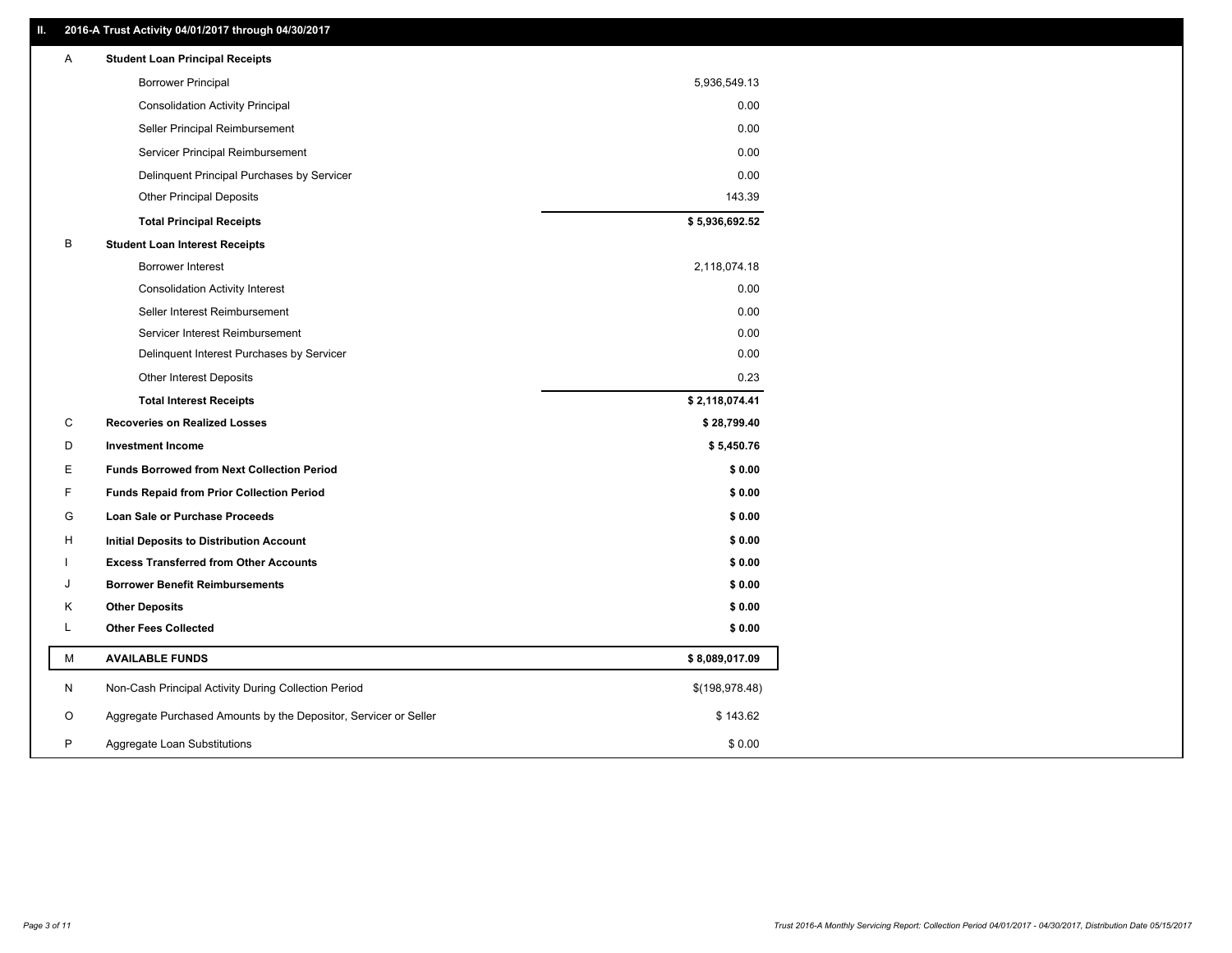|                   |                       |                          |         |                                                           | <b>Loans by Repayment Status</b> |                            |                          |         |                                                                  |                |                            |
|-------------------|-----------------------|--------------------------|---------|-----------------------------------------------------------|----------------------------------|----------------------------|--------------------------|---------|------------------------------------------------------------------|----------------|----------------------------|
|                   |                       |                          |         | 04/30/2017                                                |                                  |                            |                          |         | 03/31/2017                                                       |                |                            |
|                   |                       | <b>Wtd Avg</b><br>Coupon | # Loans | Principal and<br><b>Interest Accrued</b><br>to Capitalize | % of Principal                   | % of Loans in<br>Repay (1) | <b>Wtd Avg</b><br>Coupon | # Loans | <b>Principal and</b><br><b>Interest Accrued</b><br>to Capitalize | % of Principal | % of Loans in<br>Repay (1) |
| INTERIM:          | IN SCHOOL             | 9.22%                    | 9,353   | \$120,646,732.72                                          | 20.951%                          | $-$ %                      | 9.22%                    | 9,457   | \$121,284,212.13                                                 | 20.877%        | $-$ %                      |
|                   | GRACE                 | 9.14%                    | 1,806   | \$21,523,708.32                                           | 3.738%                           | $-$ %                      | 9.17%                    | 1,813   | \$21,541,139.16                                                  | 3.708%         | $-$ %                      |
|                   | <b>DEFERMENT</b>      | 9.23%                    | 1,589   | \$17,226,979.94                                           | 2.992%                           | $-$ %                      | 9.25%                    | 1,593   | \$17,118,380.47                                                  | 2.947%         | $-$ %                      |
| <b>REPAYMENT:</b> | <b>CURRENT</b>        | 8.22%                    | 35,395  | \$391,420,592.07                                          | 67.974%                          | 93.992%                    | 8.24%                    | 35,845  | \$396,697,685.05                                                 | 68.284%        | 94.225%                    |
|                   | 31-60 DAYS DELINQUENT | 9.21%                    | 442     | \$5,321,698.81                                            | 0.924%                           | 1.278%                     | 9.31%                    | 390     | \$4,881,732.49                                                   | 0.840%         | 1.160%                     |
|                   | 61-90 DAYS DELINQUENT | 9.25%                    | 172     | \$2,112,694.56                                            | 0.367%                           | 0.507%                     | 9.55%                    | 189     | \$2,255,629.36                                                   | 0.388%         | 0.536%                     |
|                   | > 90 DAYS DELINQUENT  | 9.69%                    | 113     | \$1,341,673.77                                            | 0.233%                           | 0.322%                     | 9.03%                    | 121     | \$1,378,098.73                                                   | 0.237%         | 0.327%                     |
|                   | <b>FORBEARANCE</b>    | 8.61%                    | 1,219   | \$16,244,802.93                                           | 2.821%                           | 3.901%                     | 8.58%                    | 1,184   | \$15,799,583.82                                                  | 2.720%         | 3.753%                     |
| <b>TOTAL</b>      |                       |                          | 50,089  | \$575,838,883.12                                          | 100.00%                          | 100.00%                    |                          | 50,592  | \$580,956,461.21                                                 | 100.00%        | 100.00%                    |

Percentages may not total 100% due to rounding \*

1 Loans classified in "Repayment" include any loan for which interim interest only, \$25 fixed payments or full principal and interest payments are due.

|                         |                                                                                                                              |                          |         |                                                           | <b>Loans by Borrower Status</b> |                                |                          |         |                                                                  |                |                                |
|-------------------------|------------------------------------------------------------------------------------------------------------------------------|--------------------------|---------|-----------------------------------------------------------|---------------------------------|--------------------------------|--------------------------|---------|------------------------------------------------------------------|----------------|--------------------------------|
|                         |                                                                                                                              |                          |         | 04/30/2017                                                |                                 |                                |                          |         | 03/31/2017                                                       |                |                                |
|                         |                                                                                                                              | <b>Wtd Avg</b><br>Coupon | # Loans | Principal and<br><b>Interest Accrued</b><br>to Capitalize | % of Principal                  | % of Loans in<br>P&I Repay (2) | <b>Wtd Avg</b><br>Coupon | # Loans | <b>Principal and</b><br><b>Interest Accrued</b><br>to Capitalize | % of Principal | % of Loans in<br>P&I Repay (2) |
| INTERIM:                | IN SCHOOL                                                                                                                    | 8.68%                    | 20,383  | \$268,569,498.70                                          | 46.640%                         | $-$ %                          | 8.67%                    | 20,564  | \$269,784,401.40                                                 | 46.438%        | $-$ %                          |
|                         | <b>GRACE</b>                                                                                                                 | 8.70%                    | 3,450   | \$41,638,243.80                                           | 7.231%                          | $-$ %                          | 8.73%                    | 3,467   | \$41,721,389.49                                                  | 7.182%         | $-$ %                          |
|                         | <b>DEFERMENT</b>                                                                                                             | 8.83%                    | 3,093   | \$33,446,177.31                                           | 5.808%                          | $-$ %                          | 8.84%                    | 3,120   | \$33,497,195.34                                                  | 5.766%         | $-$ %                          |
| P&I REPAYMENT:          | <b>CURRENT</b>                                                                                                               | 8.21%                    | 21,327  | \$208,788,281.06                                          | 36.258%                         | 89.923%                        | 8.23%                    | 21,627  | \$212,597,582.90                                                 | 36.594%        | 90.101%                        |
|                         | 31-60 DAYS DELINQUENT                                                                                                        | 9.23%                    | 354     | \$4,038,846.05                                            | 0.701%                          | 1.739%                         | 9.34%                    | 343     | \$4,291,356.72                                                   | 0.739%         | 1.819%                         |
|                         | 61-90 DAYS DELINQUENT                                                                                                        | 9.34%                    | 158     | \$1,913,848.17                                            | 0.332%                          | 0.824%                         | 9.57%                    | 168     | \$1,913,077.98                                                   | 0.329%         | 0.811%                         |
|                         | > 90 DAYS DELINQUENT                                                                                                         | 9.69%                    | 105     | \$1,199,185.10                                            | 0.208%                          | 0.516%                         | 9.07%                    | 119     | \$1,351,873.56                                                   | 0.233%         | 0.573%                         |
|                         | FORBEARANCE                                                                                                                  | 8.61%                    | 1,219   | \$16,244,802.93                                           | 2.821%                          | 6.996%                         | 8.58%                    | 1,184   | \$15,799,583.82                                                  | 2.720%         | 6.696%                         |
| <b>TOTAL</b><br>$\star$ | Percentages may not total 100% due to rounding                                                                               |                          | 50,089  | \$575,838,883.12                                          | 100.00%                         | 100.00%                        |                          | 50,592  | \$580,956,461.21                                                 | 100.00%        | 100.00%                        |
|                         | 2 Loans classified in "P&I Repayment" includes only those loans for which scheduled principal and interest payments are due. |                          |         |                                                           |                                 |                                |                          |         |                                                                  |                |                                |

WAC reflects WAC3 To conform with company standard reporting these sections now include Princial and Interest Accrued to Capitalize.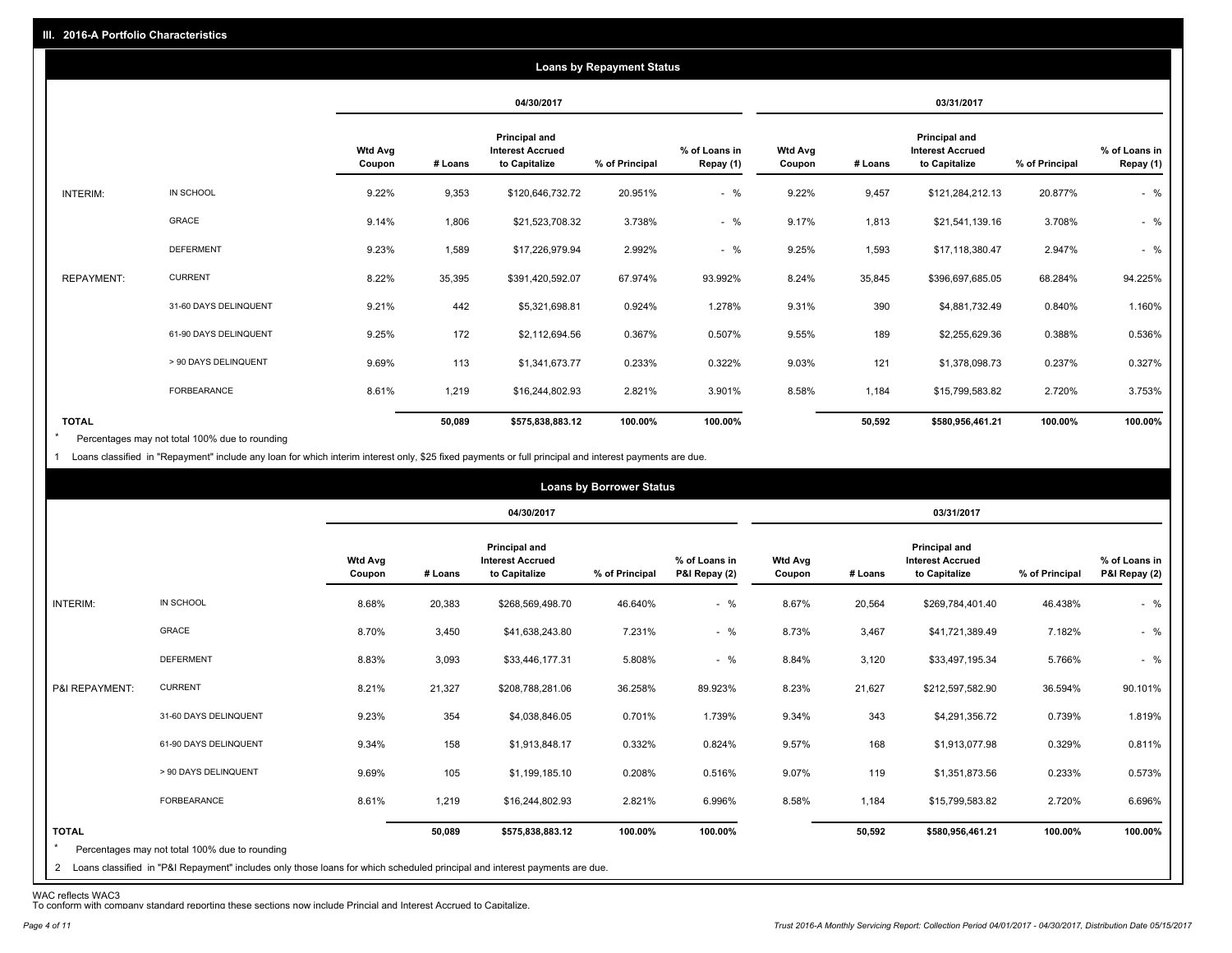| Pool Balance<br>\$575,838,883.12<br>\$580,956,461.21<br>Total # Loans<br>50,089<br>50,592<br>Total # Borrowers<br>48,183<br>48,657<br>Weighted Average Coupon<br>8.60%<br>8.61%<br>Weighted Average Remaining Term<br>128.93<br>129.41<br>92.3%<br>92.2%<br>Percent of Pool - Cosigned<br>7.7%<br>7.8%<br>Percent of Pool - Non Cosigned<br>Borrower Interest Accrued for Period<br>\$3,784,163.31<br>\$3,918,785.34 |  |
|----------------------------------------------------------------------------------------------------------------------------------------------------------------------------------------------------------------------------------------------------------------------------------------------------------------------------------------------------------------------------------------------------------------------|--|
|                                                                                                                                                                                                                                                                                                                                                                                                                      |  |
|                                                                                                                                                                                                                                                                                                                                                                                                                      |  |
|                                                                                                                                                                                                                                                                                                                                                                                                                      |  |
|                                                                                                                                                                                                                                                                                                                                                                                                                      |  |
|                                                                                                                                                                                                                                                                                                                                                                                                                      |  |
|                                                                                                                                                                                                                                                                                                                                                                                                                      |  |
|                                                                                                                                                                                                                                                                                                                                                                                                                      |  |
|                                                                                                                                                                                                                                                                                                                                                                                                                      |  |
| <b>Outstanding Borrower Interest Accrued</b><br>\$36,867,857.00<br>\$35,845,101.95                                                                                                                                                                                                                                                                                                                                   |  |
| Gross Principal Realized Loss - Periodic<br>\$790,731.20<br>\$278,732.84                                                                                                                                                                                                                                                                                                                                             |  |
| Gross Principal Realized Loss - Cumulative<br>\$4,285,675.96<br>\$3,494,944.76                                                                                                                                                                                                                                                                                                                                       |  |
| Recoveries on Realized Losses - Periodic<br>\$28,799.40<br>\$30,784.38                                                                                                                                                                                                                                                                                                                                               |  |
| Recoveries on Realized Losses - Cumulative<br>\$191,633.11<br>\$162,833.71                                                                                                                                                                                                                                                                                                                                           |  |
| Net Losses - Periodic<br>\$761,931.80<br>\$247,948.46                                                                                                                                                                                                                                                                                                                                                                |  |
| Net Losses - Cumulative<br>\$4,094,042.85<br>\$3,332,111.05                                                                                                                                                                                                                                                                                                                                                          |  |
| Non-Cash Principal Activity - Capitalized Interest<br>\$592,235.01<br>\$1,314,030.16                                                                                                                                                                                                                                                                                                                                 |  |
| 7.02%<br>Since Issued Total Constant Prepayment Rate (CPR) (1)<br>6.85%                                                                                                                                                                                                                                                                                                                                              |  |
| <b>Loan Substitutions</b><br>\$0.00<br>\$0.00                                                                                                                                                                                                                                                                                                                                                                        |  |
| <b>Cumulative Loan Substitutions</b><br>\$0.00<br>\$0.00                                                                                                                                                                                                                                                                                                                                                             |  |
| <b>Unpaid Servicing Fees</b><br>\$0.00<br>\$0.00                                                                                                                                                                                                                                                                                                                                                                     |  |
| <b>Unpaid Administration Fees</b><br>\$0.00<br>\$0.00                                                                                                                                                                                                                                                                                                                                                                |  |
| <b>Unpaid Carryover Servicing Fees</b><br>\$0.00<br>\$0.00                                                                                                                                                                                                                                                                                                                                                           |  |
| Note Interest Shortfall<br>\$0.00<br>\$0.00                                                                                                                                                                                                                                                                                                                                                                          |  |
| Loans in Modification<br>\$5,952,233.95<br>\$5,269,363.71                                                                                                                                                                                                                                                                                                                                                            |  |
| % of Loans in Modification as a % of Loans in Repayment (P&I)<br>2.76%<br>2.39%                                                                                                                                                                                                                                                                                                                                      |  |
|                                                                                                                                                                                                                                                                                                                                                                                                                      |  |
| % Annualized Gross Principal Realized Loss - Periodic as a %<br>4.39%<br>1.52%<br>of Loans in Repayment (P&I) * 12                                                                                                                                                                                                                                                                                                   |  |
| % Gross Principal Realized Loss - Cumulative as a % of<br>Original Pool Balance<br>0.69%<br>0.57%                                                                                                                                                                                                                                                                                                                    |  |

(1) For additional information, see 'Since Issued CPR Methodology' found on page 11 of this report.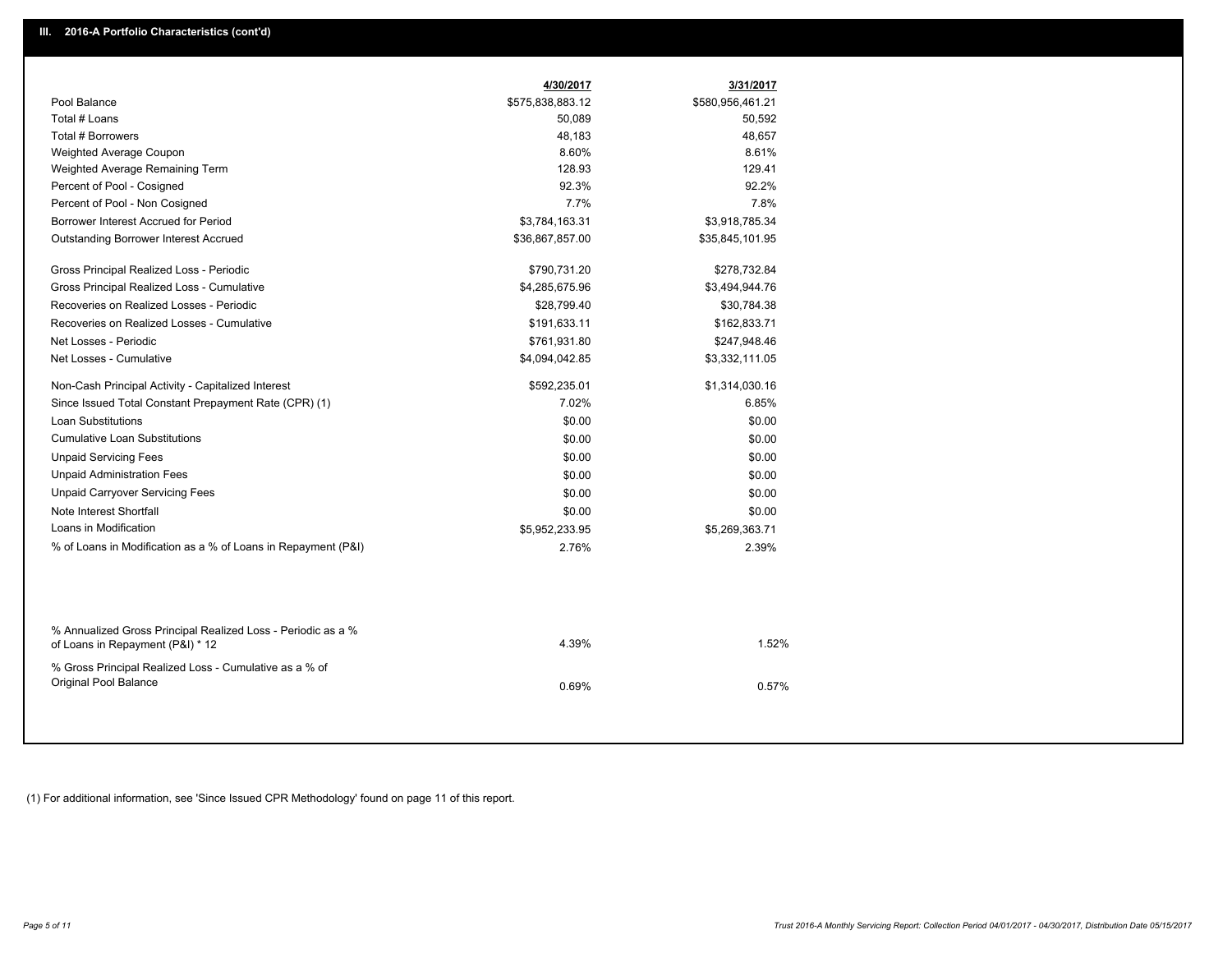#### **Loan Program**  A

|                                    | Weighted<br><b>Average Coupon</b> | # LOANS | <b>\$ AMOUNT</b> | $%$ *     |
|------------------------------------|-----------------------------------|---------|------------------|-----------|
| - Smart Option Interest-Only Loans | 7.38%                             | 11.705  | \$112,907,112.65 | 19.607%   |
| - Smart Option Fixed Pay Loans     | 8.57%                             | 13,674  | \$183,830,488.07 | 31.924%   |
| - Smart Option Deferred Loans      | 8.96%                             | 24,710  | \$279,101,282.40 | 48.469%   |
| - Other Loan Programs              | $0.00\%$                          | 0       | \$0.00           | $0.000\%$ |
| Total                              | 8.52%                             | 50,089  | \$575,838,883.12 | 100.000%  |

\* Percentages may not total 100% due to rounding

B

C

**Index Type**

|                       | Weighted<br><b>Average Coupon</b> | # LOANS | <b>\$ AMOUNT</b> | $%$ *     |
|-----------------------|-----------------------------------|---------|------------------|-----------|
| - Fixed Rate Loans    | 9.24%                             | 8,829   | \$109,187,725.50 | 18.962%   |
| - LIBOR Indexed Loans | 8.36%                             | 41,260  | \$466,651,157.62 | 81.038%   |
| - Other Index Rates   | $0.00\%$                          |         | \$0.00           | $0.000\%$ |
| <b>Total</b>          | 8.52%                             | 50,089  | \$575,838,883.12 | 100.000%  |

\* Percentages may not total 100% due to rounding

## **Weighted Average Recent FICO**

| 2,999<br>3,048<br>6,268<br>11.973 | \$28,591,952.44<br>\$32,105,963.58<br>\$70,036,896.01<br>\$137,916,236.98 | 4.965%<br>5.576%<br>12.163% |
|-----------------------------------|---------------------------------------------------------------------------|-----------------------------|
|                                   |                                                                           |                             |
|                                   |                                                                           |                             |
|                                   |                                                                           |                             |
|                                   |                                                                           | 23.950%                     |
| 25,791                            | \$307,126,182.43                                                          | 53.335%                     |
| 10                                | \$61,651.68                                                               | 0.011%                      |
| 50,089                            | \$575,838,883.12                                                          | 100.000%                    |
|                                   |                                                                           |                             |

WAC reflects WAC3

To conform with company standard reporting these sections now include Princial and Interest Accrued to Capitalize.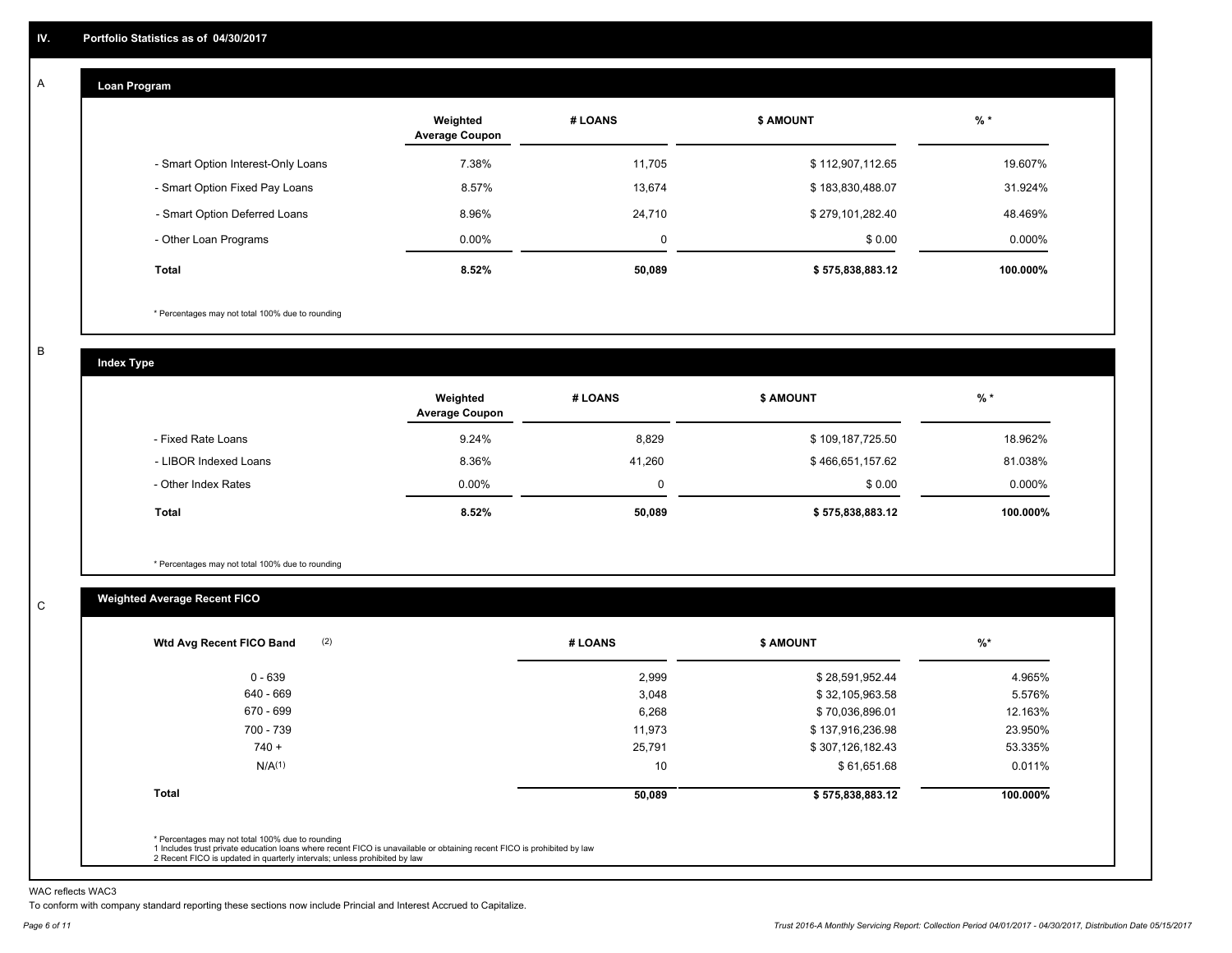| ۷. | 2016-A Reserve Account, Principal Distribution, and R-2 Certificate Calculations     |                  |
|----|--------------------------------------------------------------------------------------|------------------|
| А. | <b>Reserve Account</b>                                                               |                  |
|    | Specified Reserve Account Balance                                                    | \$1,557,854.00   |
|    | Actual Reserve Account Balance                                                       | \$1,557,854.00   |
| В. | <b>Principal Distribution Amount</b>                                                 |                  |
|    | i.<br>Class A Notes Outstanding                                                      | \$431,157,691.20 |
|    | Pool Balance<br>ii.                                                                  | \$575,838,883.12 |
|    | First Priority Principal Distribution Amount (i - ii)<br>iii.                        | \$0.00           |
|    | Class A and B Notes Outstanding<br>iv.                                               | \$481,157,691.20 |
|    | First Priority Principal Distribution Amount<br>۷.                                   | \$0.00           |
|    | Pool Balance<br>vi.                                                                  | \$575,838,883.12 |
|    | Specified Overcollateralization Amount<br>vii.                                       | \$172,751,664.94 |
|    | Regular Principal Distribution Amount (if (iv > 0, (iv - v) - (vi - vii))<br>viii.   | \$78,070,473.02  |
|    | Pool Balance<br>ix.                                                                  | \$575,838,883.12 |
|    | 10% of Initial Pool Balance<br>Х.                                                    | \$61,822,914.68  |
|    | First Priority Principal Distribution Amount<br>xi.                                  | \$0.00           |
|    | Regular Principal Distribution Amount<br>xii.                                        | \$78,070,473.02  |
|    | Available Funds (after payment of waterfall items A through I)<br>xiii.              | \$0.00           |
|    | xiv. Additional Principal Distribution Amount (if(vi <= x,min(xiii, vi - xi - xii))) | \$0.00           |
| C. | R-2 Certificate                                                                      |                  |
|    | <b>Previous Notional Balance</b>                                                     | \$37,490,591.00  |
|    | Shortfall of Principal                                                               | \$0.00           |
|    | Shortfall of Interest                                                                | \$0.00           |
|    | <b>Current Notional Balance</b>                                                      | \$37,490,591.00  |
|    | Excess Distribution Allocated (1)                                                    | \$0.00           |
|    |                                                                                      |                  |
|    |                                                                                      |                  |

1. Until the notional amount of the R-2 Certificate is reduced to zero and if there is excess cash through the distribution available it will be distributed to the R-2 Certificate, otherwise the amount will be zero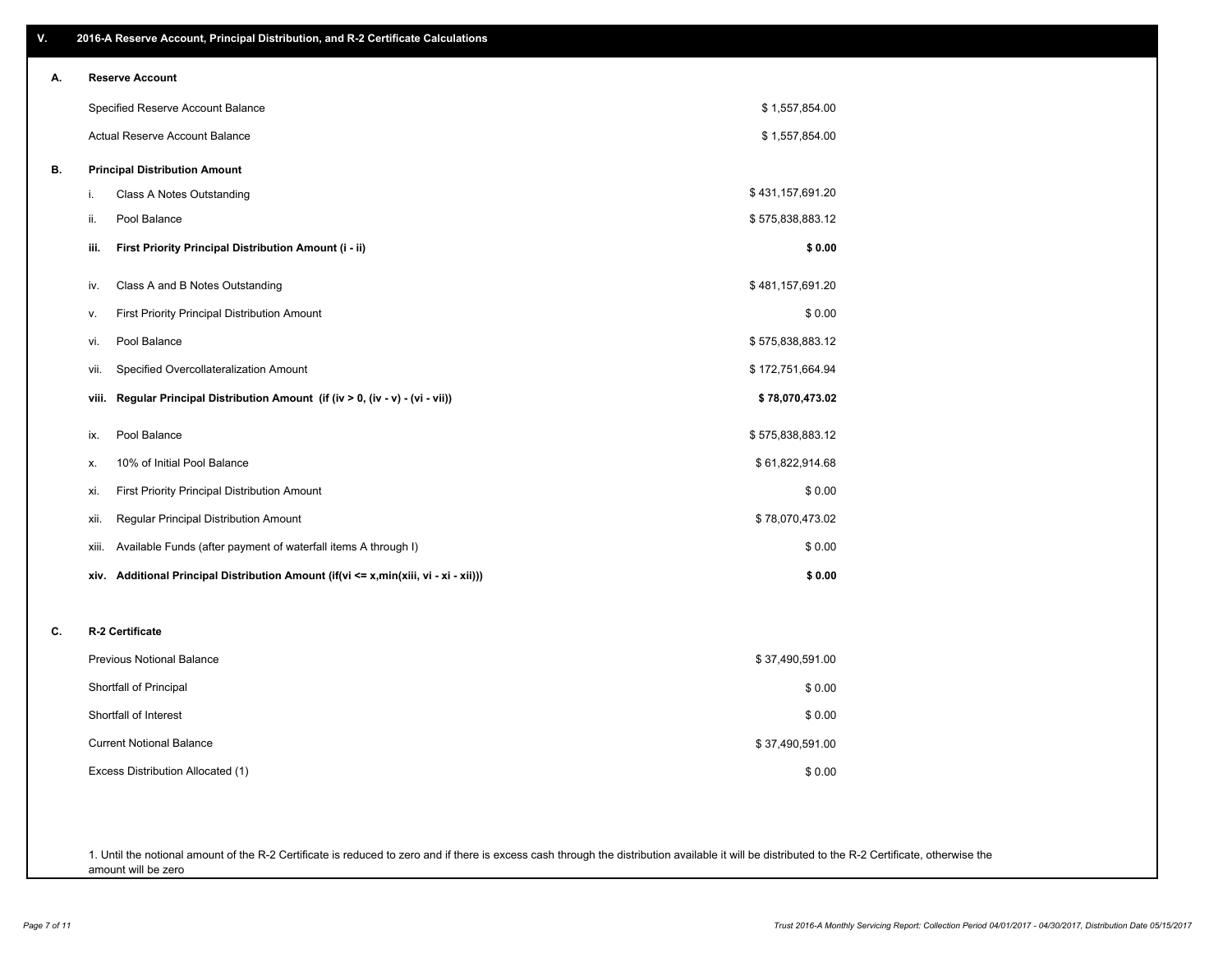|    |                                                         | Paid           | <b>Funds Balance</b> |
|----|---------------------------------------------------------|----------------|----------------------|
|    | <b>Total Available Funds</b>                            |                | \$8,089,017.09       |
| A  | <b>Trustee Fees</b>                                     | \$0.00         | \$8,089,017.09       |
| В  | Servicing Fees                                          | \$365,426.39   | \$7,723,590.70       |
| C  | i. Administration Fees                                  | \$8,333.00     | \$7,715,257.70       |
|    | ii. Unreimbursed Administrator Advances plus any Unpaid | \$0.00         | \$7,715,257.70       |
| D  | Class A Noteholders Interest Distribution Amount        | \$854,706.64   | \$6,860,551.06       |
| Е  | First Priority Principal Payment                        | \$0.00         | \$6,860,551.06       |
| F. | Class B Noteholders Interest Distribution Amount        | \$135,873.50   | \$6,724,677.56       |
| G  | Reinstatement Reserve Account                           | \$0.00         | \$6,724,677.56       |
| H  | <b>Regular Principal Distribution</b>                   | \$6,724,677.56 | \$0.00               |
|    | <b>Carryover Servicing Fees</b>                         | \$0.00         | \$0.00               |
| J  | Additional Principal Distribution Amount                | \$0.00         | \$0.00               |
| Κ  | Unpaid Expenses of Trustee                              | \$0.00         | \$0.00               |
| L  | Unpaid Expenses of Administrator                        | \$0.00         | \$0.00               |
| м  | i. Remaining Funds to the R-1 Certificateholder(s)      | \$0.00         | \$0.00               |
|    | ii. Remaining Funds to the R-2 Certificateholder(s)     | \$0.00         | \$0.00               |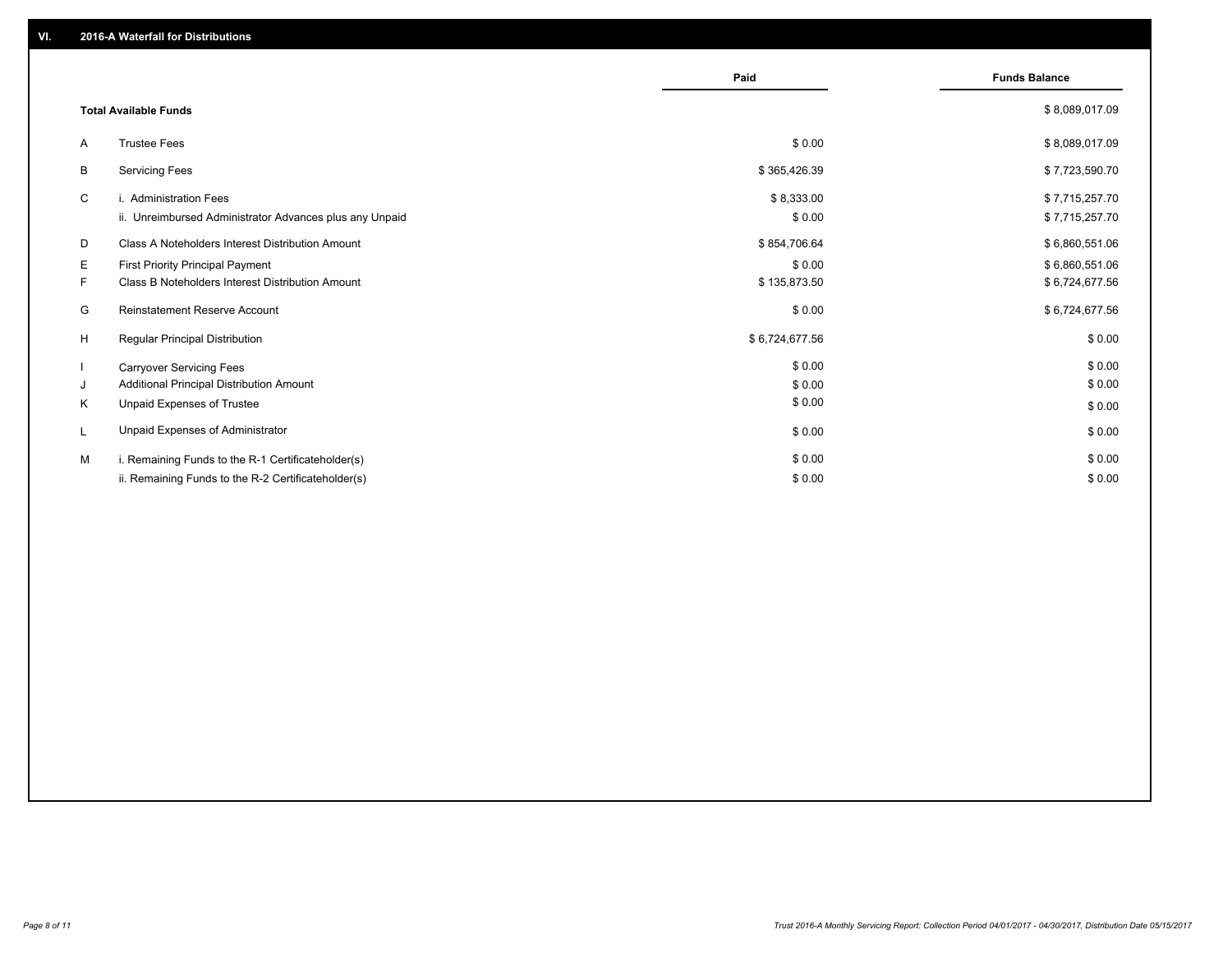| <b>Distribution Amounts</b>                                |                         |                         |                         |
|------------------------------------------------------------|-------------------------|-------------------------|-------------------------|
|                                                            | A1                      | A <sub>2</sub> A        | A2B                     |
| Cusip/Isin                                                 | 78449FAA9               | 78449FAB7               | 78449FAC5               |
| <b>Beginning Balance</b>                                   | \$79,157,691.20         | \$218,000,000.00        | \$134,000,000.00        |
| Index                                                      | <b>LIBOR</b>            | <b>FIXED</b>            | <b>LIBOR</b>            |
| Spread/Fixed Rate                                          | 0.70%                   | 2.70%                   | 1.50%                   |
| Record Date (Days Prior to Distribution)                   | 1 NEW YORK BUSINESS DAY | 1 NEW YORK BUSINESS DAY | 1 NEW YORK BUSINESS DAY |
| <b>Accrual Period Begin</b>                                | 4/17/2017               | 4/15/2017               | 4/17/2017               |
| <b>Accrual Period End</b>                                  | 5/15/2017               | 5/15/2017               | 5/15/2017               |
| Daycount Fraction                                          | 0.07777778              | 0.08333333              | 0.07777778              |
| Interest Rate*                                             | 1.69389%                | 2.70000%                | 2.49389%                |
| <b>Accrued Interest Factor</b>                             | 0.001317470             | 0.002250000             | 0.001939692             |
| <b>Current Interest Due</b>                                | \$104,287.88            | \$490,500.00            | \$259,918.76            |
| Interest Shortfall from Prior Period Plus Accrued Interest | $\mathsf{\$}$ -         | $\mathsf{\$}$ -         | $S -$                   |
| <b>Total Interest Due</b>                                  | \$104,287.88            | \$490,500.00            | \$259,918.76            |
| <b>Interest Paid</b>                                       | \$104,287.88            | \$490,500.00            | \$259,918.76            |
| <b>Interest Shortfall</b>                                  | $\mathsf{\$}$ -         | $\mathsf{\$}$ -         | $$ -$                   |
| <b>Principal Paid</b>                                      | \$6,724,677.56          | $\mathsf{\$}$ -         | $S -$                   |
| <b>Ending Principal Balance</b>                            | \$72,433,013.64         | \$218,000,000.00        | \$134,000,000.00        |
| Paydown Factor                                             | 0.045132064             | 0.000000000             | 0.000000000             |
| <b>Ending Balance Factor</b>                               | 0.486127608             | 1.000000000             | 1.000000000             |

\* Pay rates for Current Distribution. For the interest rates applicable to the next distribution date, please see https://www.salliemae.com/about/investors/data/SMBabrate.txt.

**VII. 2016-A Distributions**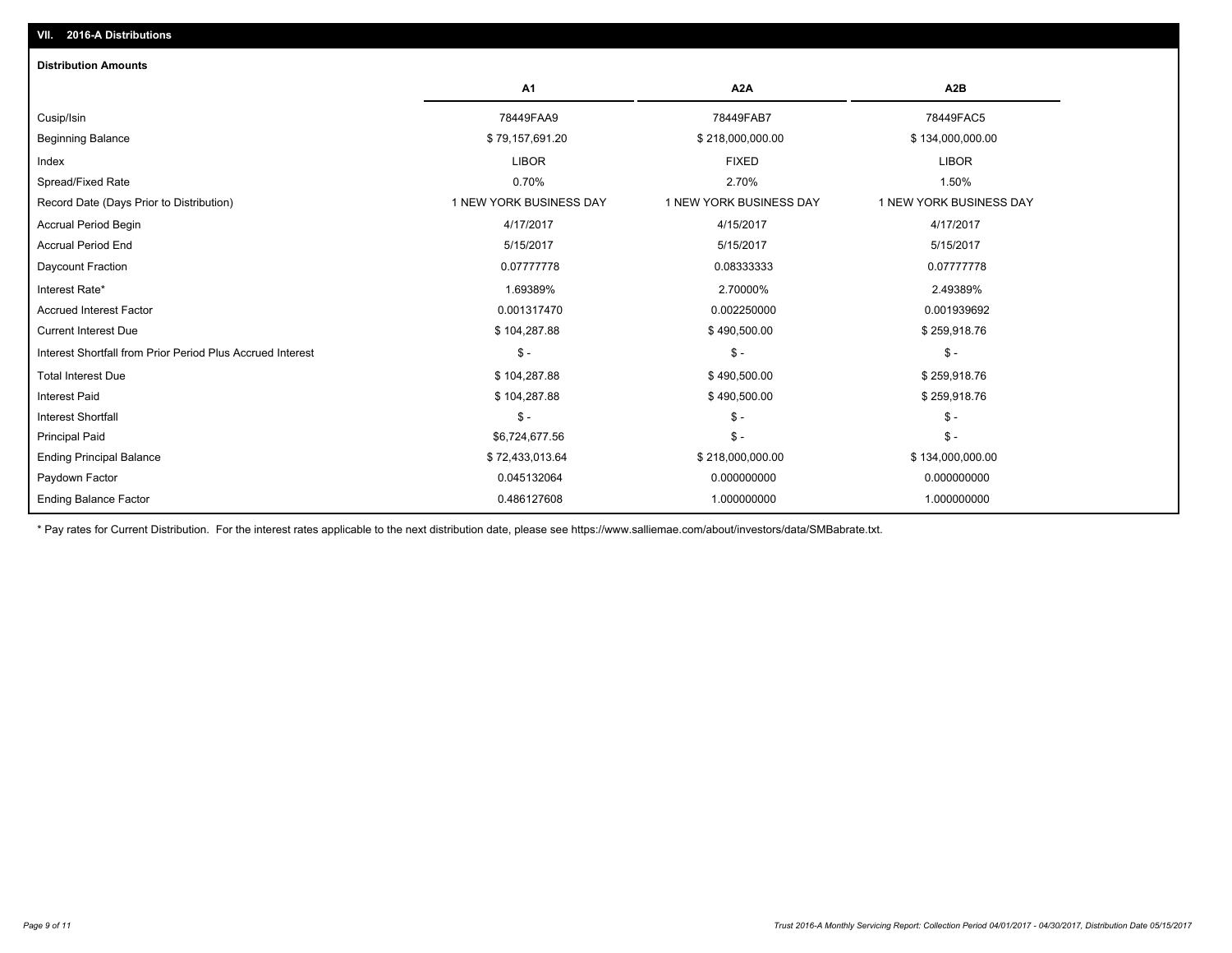| VII. 40 IV-A DISTINUTIONS                                  |                         |
|------------------------------------------------------------|-------------------------|
| <b>Distribution Amounts</b>                                |                         |
|                                                            | в                       |
| Cusip/Isin                                                 | 78449FAD3               |
| <b>Beginning Balance</b>                                   | \$50,000,000.00         |
| Index                                                      | <b>LIBOR</b>            |
| Spread/Fixed Rate                                          | 2.50%                   |
| Record Date (Days Prior to Distribution)                   | 1 NEW YORK BUSINESS DAY |
| Accrual Period Begin                                       | 4/17/2017               |
| <b>Accrual Period End</b>                                  | 5/15/2017               |
| Daycount Fraction                                          | 0.07777778              |
| Interest Rate*                                             | 3.49389%                |
| Accrued Interest Factor                                    | 0.002717470             |
| <b>Current Interest Due</b>                                | \$135,873.50            |
| Interest Shortfall from Prior Period Plus Accrued Interest | $\mathsf{\$}$ -         |
| <b>Total Interest Due</b>                                  | \$135,873.50            |
| Interest Paid                                              | \$135,873.50            |
| <b>Interest Shortfall</b>                                  | $\mathsf{\$}$ -         |
| <b>Principal Paid</b>                                      | $\frac{2}{3}$ -         |
| <b>Ending Principal Balance</b>                            | \$50,000,000.00         |
| Paydown Factor                                             | 0.000000000             |
| <b>Ending Balance Factor</b>                               | 1.000000000             |

\* Pay rates for Current Distribution. For the interest rates applicable to the next distribution date, please see https://www.salliemae.com/about/investors/data/SMBabrate.txt.

**VII. 2016-A Distributions**